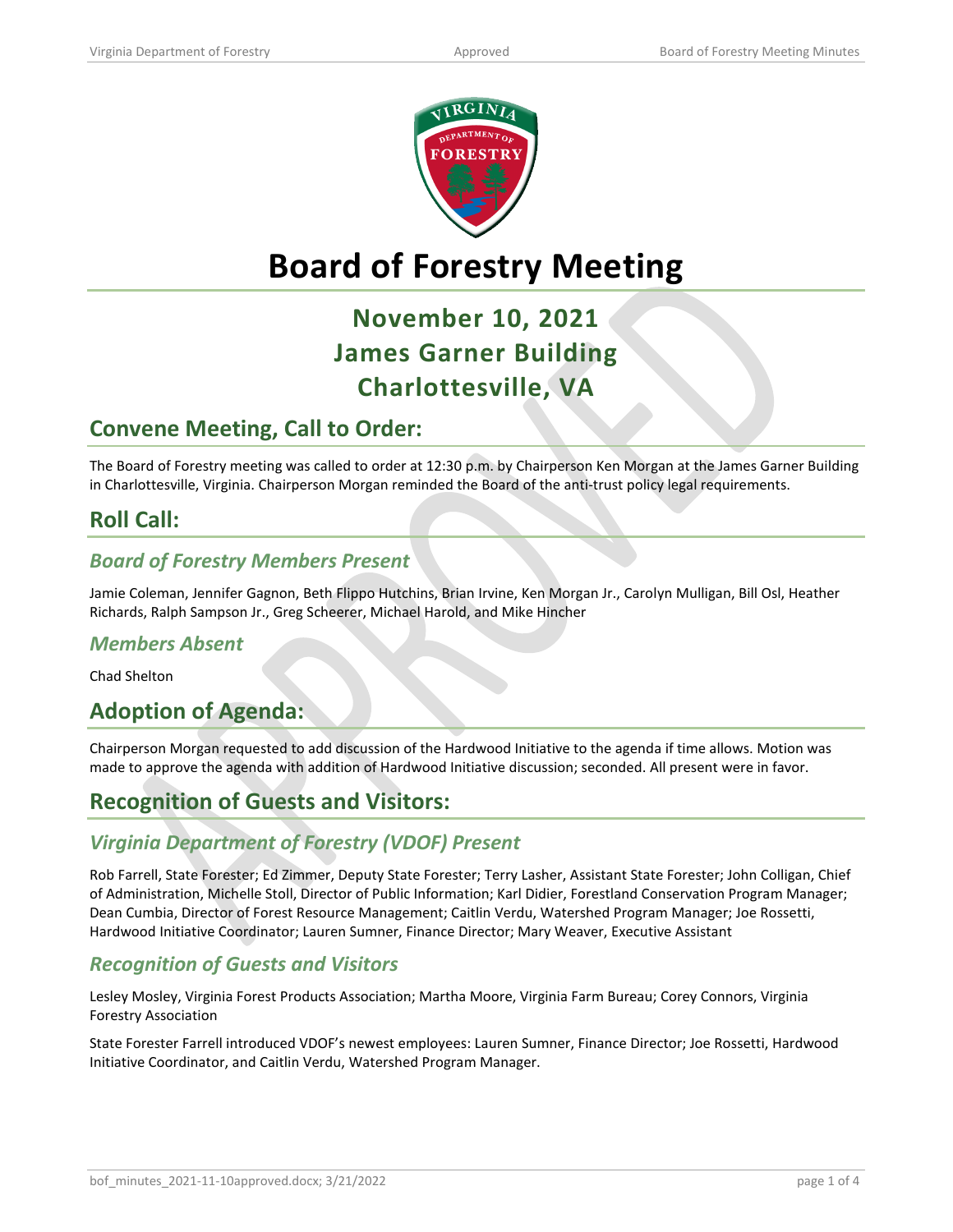# **Hearing of Citizens:**

#### None

### **Approval of Minutes:**

A motion was made to approve the September 30, 2021 minutes with one correction, Two Pine Pulpwood Industry representatives should say Two Pine Lumber Industry representatives ; seconded. All present were in favor.

# **Secretary of Agriculture and Forestry (SAF) Update:**

Secretary Bettina Ring was unable to attend.

### **State Forester's Report:**

State Forester Rob Farrell gave some remarks on Secretary Ring's behalf.

- ♦ With the election results on November 2, Governor-elect Youngkin will be the incoming administration.
- ♦ On November 4, Governor Northam dedicated the 26th state forest, Charlotte State Forest, and signed a Shared Stewardship Agreement with the United States Department of Agriculture that reopens a historically black recreation area in George Washington and Jefferson National Forests.

State Forester Farrell reviewed changes since the last Board meeting in September.

- ♦ All agencies were asked to submit transition documents for the incoming administration and identify five major issues.
	- $\triangleright$  Need for increased urban tree canopy to support livable communities.
	- $\triangleright$  Forest restoration would benefit from woody biomass as a renewable energy source.
	- $\triangleright$  Deforestation due to solar facilities.
	- $\triangleright$  Need for additional tree planting for riparian buffers.
	- Reduced VDOF agency presence across the state.
- ♦ Budget package proposals were submitted.
	- Wildfire and Disaster Response Package
		- Add regional first responder positions three full-time, one for each region
		- Expand emergency response ability and readiness full-time training and drone coordinator and drones
		- Replace Bendix local response radios
	- Urban and Community Forestry Program Expansion Package
		- Dedicated funding for increased tree planting in Virginia to support the Chesapeake Bay Watershed Implementation Plan (WIPIII)
		- Three full-time field positions and one statewide position to coordinate and administer grant funds
	- Information Technology Security and System Upgrade Package
		- IFRIS System Upgrade
		- Information security full-time position ensure compliance with VITA information security requirements
		- Field office data connectivity upgrade
	- Re-establish New Kent Nursery and Replace Field Seedling Coolers Package
		- Nursery Manager position, required equipment, and additional staff positions
		- Intent is to be self-sustaining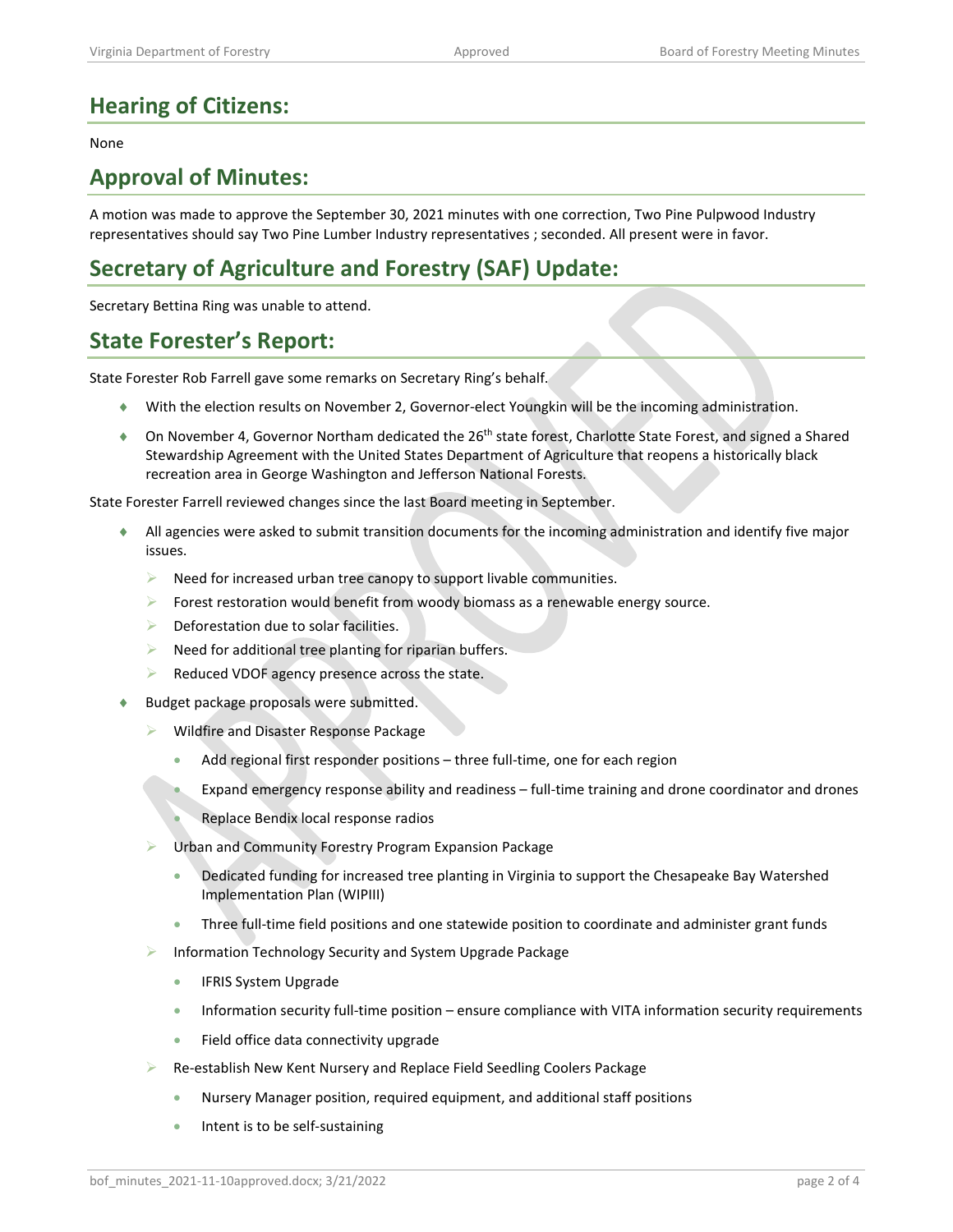- **Enhance Recreational Opportunities on State Forests Package**
- **Develop Fire Tower Removal Plan Package**
- ♦ Board inquired about writing a letter in support of State Forester Rob Farrell's reappointment.
- ♦ State Forester Farrell will send the Board a breakdown of the Governor's introduced budget when available.

### **Informational Items:**

#### *Discussion and Finalization of Solar Statement*

Chairperson Morgan recommended to hold off presenting the solar statement and see what the new administration's goals are. The Board would like to have the statement ready to go.

- State Forester Farrell read the draft statement.
- ♦ The floor was open for discussion.
- ◆ Some of the corrections made were:
	- In bullet 4, replace clearing of forestland with deforestation.
		- "Development of solar facilities is causing significant clearing of forestland, (insert current no.) of acres already and (insert latest estimate) acres anticipated."
	- $\triangleright$  Add farmland acreage.
	- Consider adding smaller solar pieces. (???)
	- $\triangleright$  Be more specific about the deforestation number.
	- Remove bullet 5.
		- "Some of these large facilities are causing hundreds and even thousands of acres of forest and farmland to be cleared."
	- Rearrange bullet 6.
		- "The negative impacts from these projects include increased runoff and sedimentation, loss of habitats, decreased capacity of the forest to sequester carbon and produce oxygen, increased temperatures, and loss of forest and farm economic activity."
	- Bullet 9 replace incentives with current market.
		- "The Board is concerned that the incentives available for solar development projects provide an artificial inducement to landowners to convert farm and forestland because no other rural land use can compete with the long-term income offered by solar development."
	- Reword bullet 10.
		- "Because the incentives provided for solar development constitute public policy, they should not act in conflict with established public policies to protect farm and forestland from conversion, and to maintain trees and forest cover to protect water quality."
	- State Forester Farrell will modify the statement per discussion and circulate back to the Board.
- ♦ Farming and forests can't compete with solar markets.
- ♦ Watts per acre should be considered when approving solar projects.
- ♦ Microclimate data is needed to back up statement.
- Board discussed how to address environmental justice concerns.